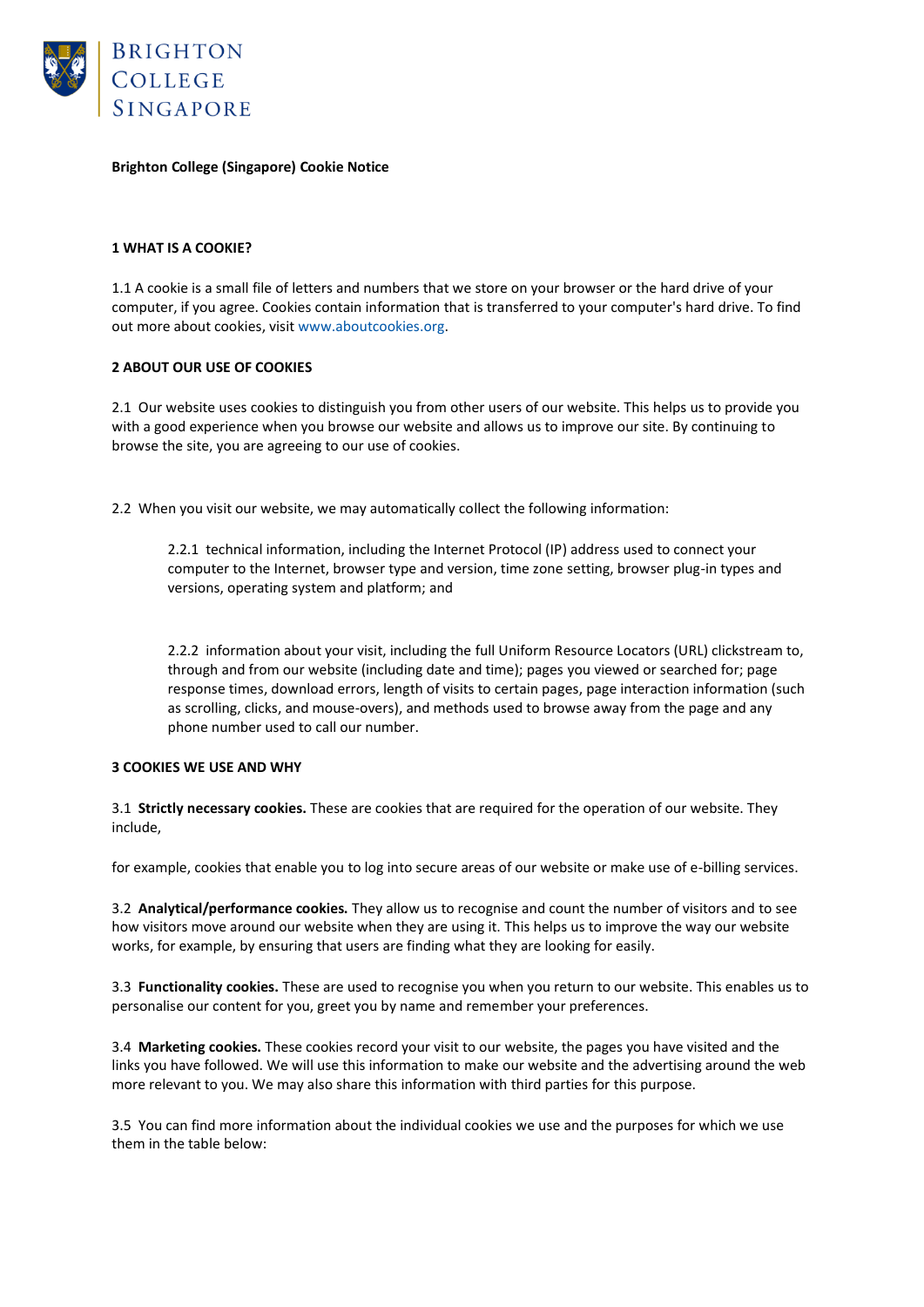| <b>Cookie</b>              | <b>Name</b>                                                                     | <b>Purpose</b>                                                                                                                                                                   | <b>More information</b>                                                                                                                                                                                                                                                                                         |
|----------------------------|---------------------------------------------------------------------------------|----------------------------------------------------------------------------------------------------------------------------------------------------------------------------------|-----------------------------------------------------------------------------------------------------------------------------------------------------------------------------------------------------------------------------------------------------------------------------------------------------------------|
| PHP Session ID             | <b>PHPSESSID</b>                                                                | A random unique<br>number or string of<br>letters and numbers.                                                                                                                   | As you browse around the pages on<br>this site, the session cookie tells the<br>website that you are the same<br>person requesting the webpages,<br>and not a new visitor to each page.<br>This cookie does not identify you<br>personally and is not linked to any<br>other information we store about<br>you. |
| Website<br>Cookies         | has_js                                                                          | Cookie to determine<br>browser javascript<br>compatibility                                                                                                                       |                                                                                                                                                                                                                                                                                                                 |
| <b>Hotjar Cookies</b>      | hjClosedSurveyInvit<br>es_hjDonePolls<br>hjMinimizedPolls<br>hjIncludedInSample | These are cookies setup<br>to understand user<br>behaviour on the<br>website.                                                                                                    | https://www.hotjar.com/leg<br>al/policies/cookie-information                                                                                                                                                                                                                                                    |
| Google<br>Analytics Cookie | $\mathsf{g}$ a                                                                  | Used to distinguish<br>users                                                                                                                                                     | https://developers.google.c<br>om/analytics/devguides/coll<br>ection/analyticsjs/<br>cookie- usage                                                                                                                                                                                                              |
| Google<br>Analytics Cookie | gid                                                                             | Used to distinguish<br>users                                                                                                                                                     | https://developers.google.com/<br>analytics/devguides/<br>collection/<br>analyticsjs/cookie- usage                                                                                                                                                                                                              |
| Google<br>Analytics Cookie | $\_$ gid                                                                        | Used to distinguish<br>users                                                                                                                                                     | https://developers.google.com/<br>analytics/devguides/<br>collection/analyticsjs/<br>cookie- usage                                                                                                                                                                                                              |
| Google<br>Analytics Cookie | gat                                                                             | Used to throttle<br>request rate. If Google<br>Analytics is deployed<br>via Google Tag<br>Manager, this cookie<br>will be named<br>_dc_gtm_ <property-<br>id&gt;.</property-<br> | https://developers.google.c<br>om/analytics/devguides/<br>collection/analyticsjs/<br>cookie-usage                                                                                                                                                                                                               |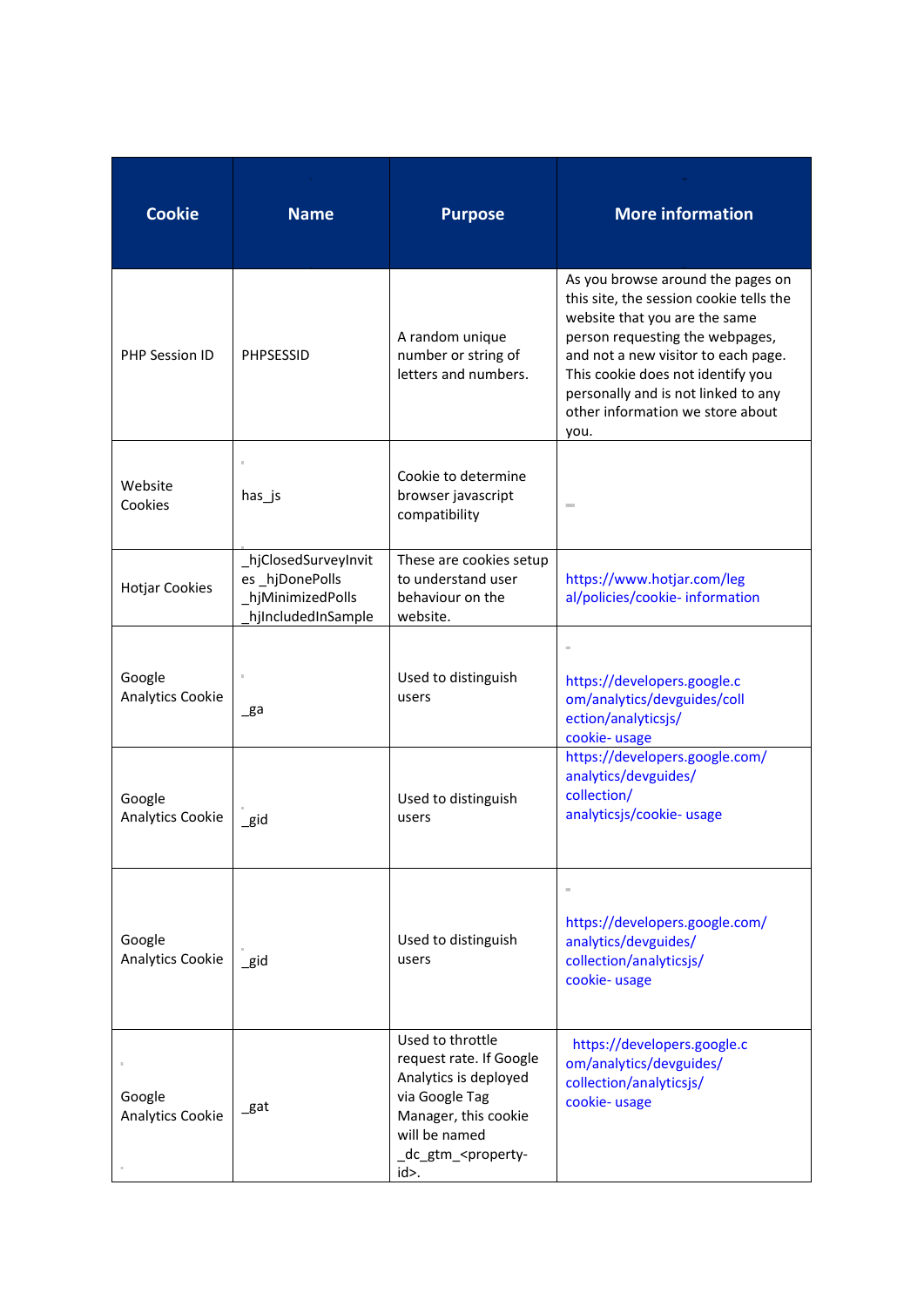| Google<br><b>Analytics Cookie</b>              | AMP_TOKEN                                                           | Contains a token that<br>can be used to retrieve<br>a Client ID from AMP<br>Client ID service, Other<br>possible values indicate<br>opt-out, inflight request<br>or an error retrieving a<br>Client ID from AMP<br>Client ID service. | https://developers.google.c<br>om/analytics/devguides/coll<br>ection/analyticsjs/cookie- usage |
|------------------------------------------------|---------------------------------------------------------------------|---------------------------------------------------------------------------------------------------------------------------------------------------------------------------------------------------------------------------------------|------------------------------------------------------------------------------------------------|
| Google<br>Analytics Cookie                     | _gac_ <property-id></property-id>                                   | Contains campaign<br>related information for<br>the user.                                                                                                                                                                             | https://developers.google.c<br>om/analytics/devguides/coll<br>ection/analyticsjs/cookie- usage |
| Google<br><b>Analytics Cookie</b>              | utma utmt<br>utmb __utmc<br>utmz utmv                               | Several cookies are set<br>but all serve the same<br>purpose: to see how<br>people reached the site<br>and used it, including<br>search terms used and<br>referring sites.                                                            | https://developers.google.c<br>om/analytics/resources/con<br>cepts/gaConceptsCookies           |
| Google Maps<br>Cookie                          | <b>S PREF NID</b>                                                   | This is a unique<br>identifier used by<br>Google applications to<br>store user preferences.                                                                                                                                           | https://policies.google.com/<br>technologies/types                                             |
| <b>Ad Tracking</b><br>Cookie                   | utm_source<br>utm_medium<br>utm_campaign<br>utm_term<br>utm content | These cookies are used<br>to store information<br>about the ad referral<br>networks.                                                                                                                                                  |                                                                                                |
| Cookie Notice                                  | cookie_notice_accept<br>e d                                         | This stores the consent<br>of the cookie notice for<br>the visitor                                                                                                                                                                    |                                                                                                |
| vimeo.com<br>player.vimeo.co<br>m              | vuid<br>player<br>_utma __utmb<br>utmc utmz<br>utmt_player          | Vimeo is a video-<br>sharing website<br>allowing users to<br>upload, share and view<br>videos.                                                                                                                                        | https://vimeo.com/cookie_li st                                                                 |
| facebook.com                                   | fr                                                                  | Facebook is an online<br>social media and social<br>networking service                                                                                                                                                                | https://en-<br>gb.facebook.com/policies/co okies/                                              |
| http://bing.com<br>bat.bing.com<br>c.bing.com/ | <b>MUID MUIDB</b><br><b>ANONCHK MR</b>                              | Bing is a web search<br>engine owned and<br>operated by Microsoft.                                                                                                                                                                    | https://privacy.microsoft.com/en-<br>gb/privacystatement                                       |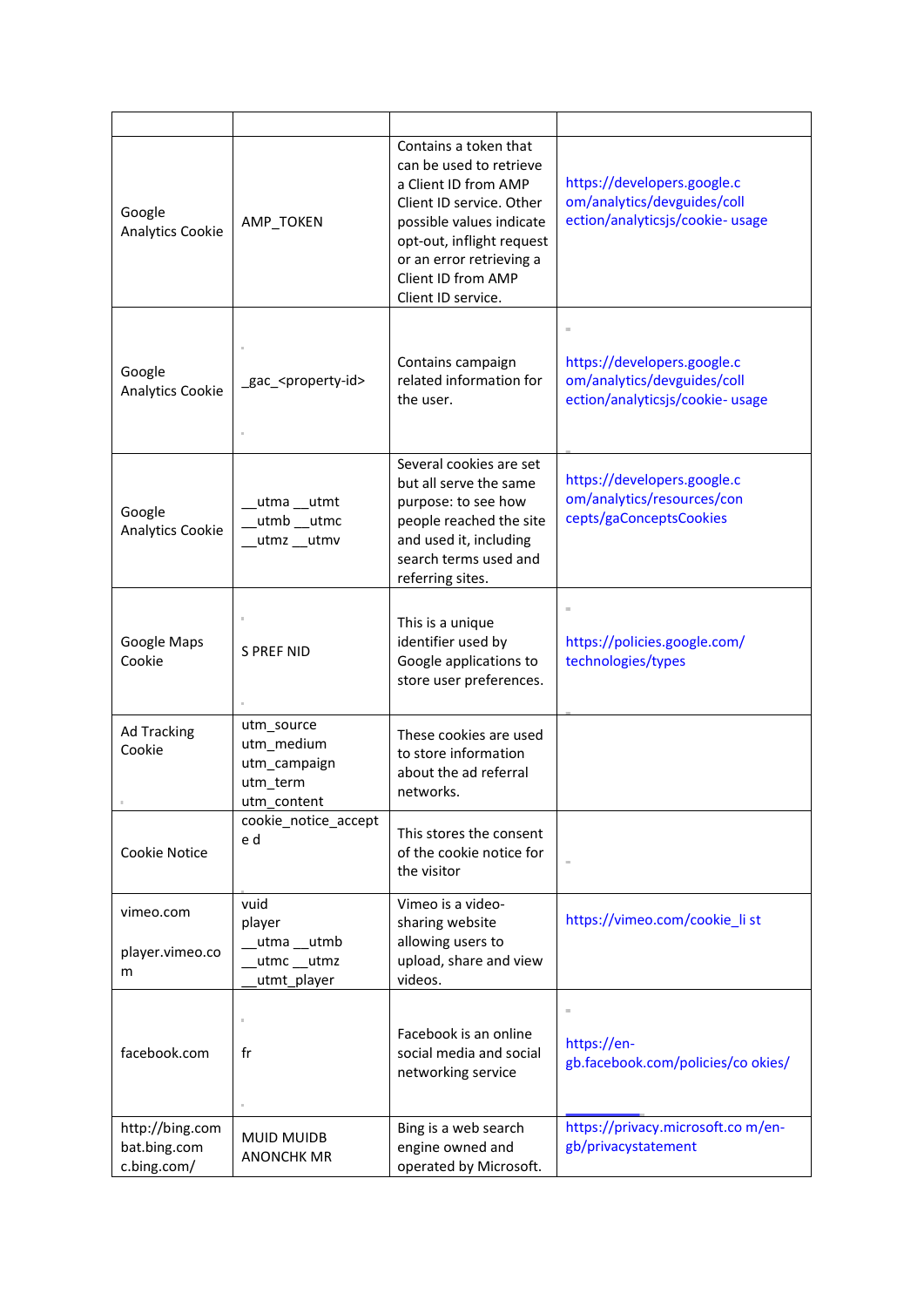| http://bing.com<br>bat.bing.com<br>c.bing.com/ | <b>MUID MUIDB</b><br><b>ANONCHK MR</b>                                                                                                   | Bing is a web search<br>engine owned and<br>operated by Microsoft.                                                                                                                                                                                                    | https://privacy.microsoft.com/en-<br>gb/privacystatement                 |
|------------------------------------------------|------------------------------------------------------------------------------------------------------------------------------------------|-----------------------------------------------------------------------------------------------------------------------------------------------------------------------------------------------------------------------------------------------------------------------|--------------------------------------------------------------------------|
| google.com                                     | <b>NID</b>                                                                                                                               | Google is a technology<br>company specialising in<br>internet-related<br>services and products.                                                                                                                                                                       | https://www.google.com/po<br>licies/technologies/types/                  |
| .addthis.com                                   | na_id ouid bt2 di2 um<br>loc uvc uid vc                                                                                                  | This cookie is<br>associated with the<br>AddThis social sharing<br>widget which is<br>commonly embedded<br>in websites to enable<br>visitors to share<br>content with a range of<br>networking and sharing<br>platforms. It stores an<br>updated page share<br>count. | https://www.oracle.com/leg<br>al/privacy/addthis-privacy-<br>policy.html |
| .pardot.com                                    | visitor_id pardot                                                                                                                        | Salesforce cookies.                                                                                                                                                                                                                                                   | https://go.pardot.com/l/657<br>72/2018-05-22/bgvfzt                      |
| .taboola.com                                   | t_gid<br>trd pws<br>trd_pw trd_referral<br>trd_mac<br>trd taskrestricted<br>tbp-consent trd_cid<br>trd_sid<br>fbp<br>ufcStatusSetSession | Cookies to identify<br>users by Taboola                                                                                                                                                                                                                               | https://www.taboola.com/c ookie-<br>policy                               |

## **4 WE HAVE NO CONTROL OVER THIRD PARTY COOKIES**

4.1 Please note that third parties (including, for example, advertising networks and providers of external services like web traffic analysis services) may also use cookies, over which we have no control. These cookies are likely to be analytical/performance cookies or targeting cookies.

4.2 Our website may also contain links to and from the websites of our partner networks, advertisers, suppliers and affiliates. If you follow a link to any of these websites, please note that these websites have their own cookie notices and privacy notices and that we do not accept any responsibility or liability for these notices. Please check these notices before you submit any personal data to these websites.